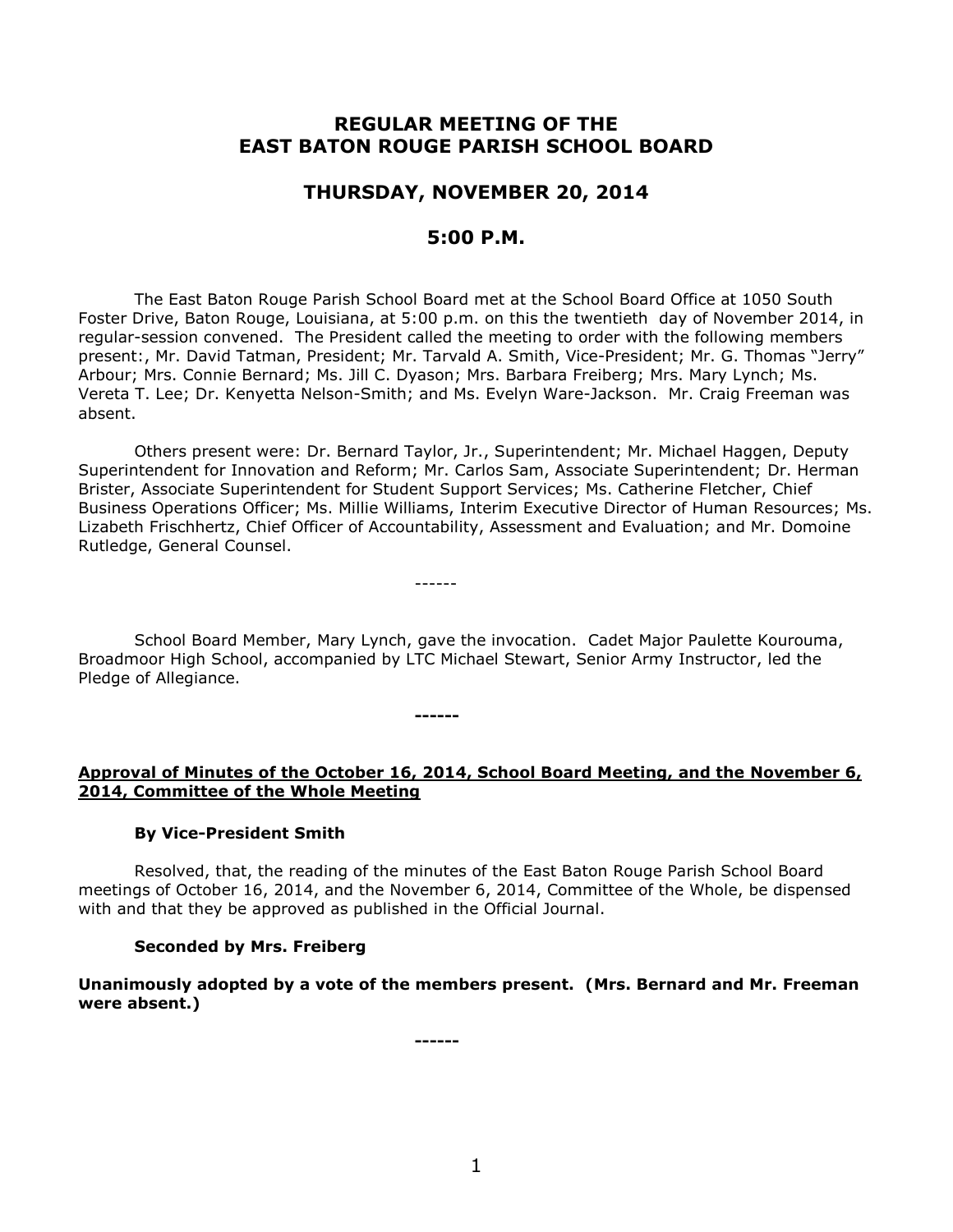**Vice-President Smith requested that Item #20 be removed from the Consent Agenda and voted on at this time. There was no objection.**

## **Approval of a Cooperative Endeavor Agreement**

### **By Vice President Smith**

Resolved, that, the East Baton Rouge Parish School Board does hereby approve a Cooperative Endeavor Agreement (CEA) with the City/Parish of East Baton Rouge to provide for the construction of a new fire station in the Chaneyville Fire Protection District #7 and related matters.

## **Seconded by Mr. Arbour**

**Unanimously adopted by a vote of the members present. (Mr. Freeman was absent.)**

**------**

## **Approval of Consent Agenda Items, Excluding Items, #10, #20, and #21**

### **By Mrs. Bernard**

Resolved, that, the East Baton Rouge Parish School Board does hereby approve the Consent Agenda items, excluding items #10, #20, and #21.

### **Seconded by Mrs. Freiberg**

**Unanimously adopted by a vote of the members present. (Mr. Freeman and Vice-President Smith were absent.)**

**------**

*The following items were approved as part of the Consent Agenda:*

**Items approved by the Committee of the Whole for recommendation to the Board:** 

**------**

Approval of the East Baton Rouge Parish School System financial audit results for the fiscal year ended June 30, 2014.

Approval of the Preliminary Actual Semi-Annual 2013-2014 Financial Tax Plan Update and the Proposed 2014-2015 Tax Plan Budgets for Propositions 1, 2, and 3.

Approval to renew a contract between the East Baton Rouge Parish School Board and the EBR City Parish Government in the amount of \$132,610.00 to provide adult education classes for inmates at the East Baton Rouge Parish Prison. (Funding Source: City Parish Grant).

Approval of the proposed budget for the AdvancED External Review Team visit in February 2015 in the amount of \$20,000.00. (Funding Source: Department of Accountability, Assessment and Evaluation).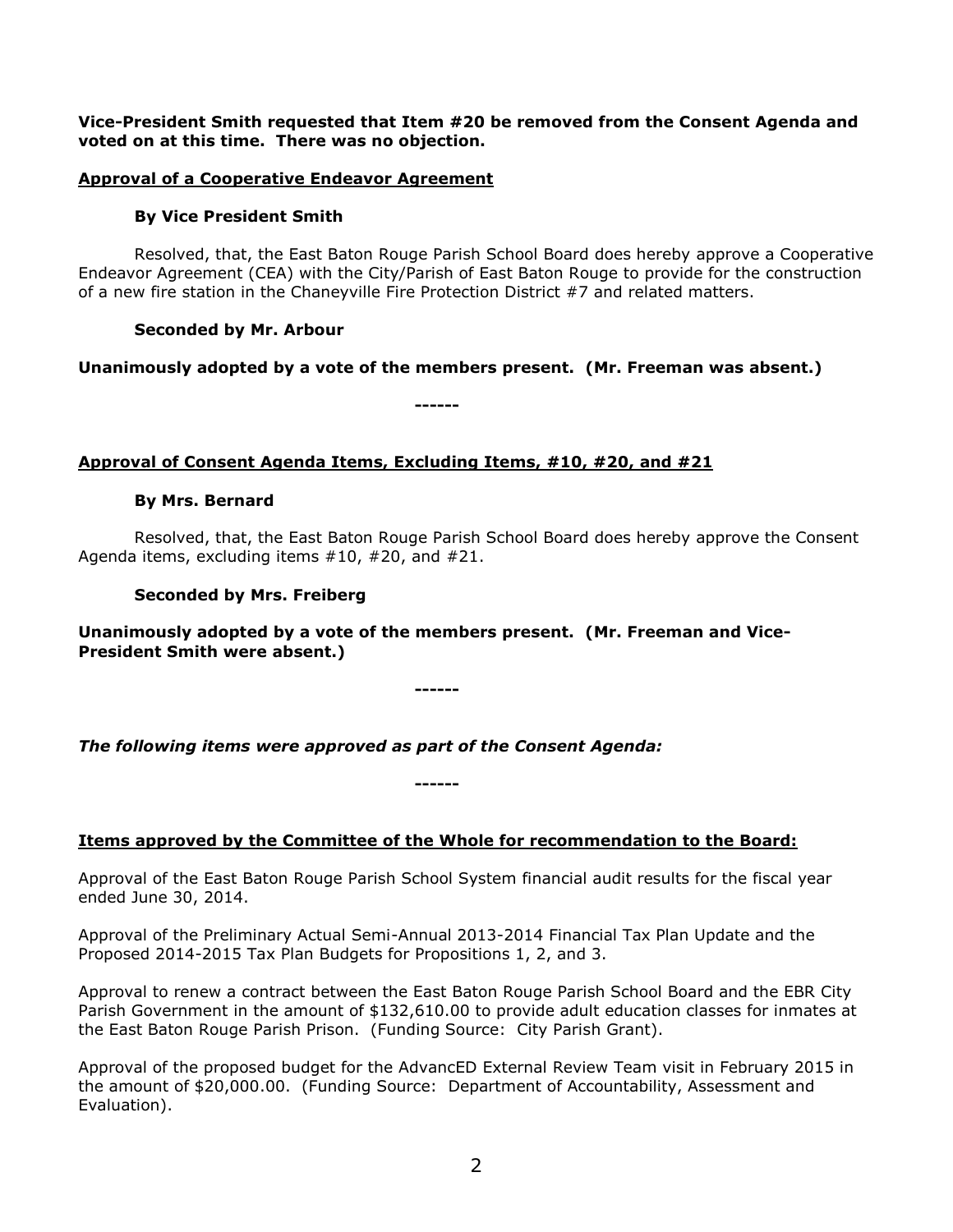Authorization for staff to advertise, accept the low bid meeting specifications and make the award of a contract for the Classroom Improvements at McKinley High School, or reject any and all bids for just cause in accordance with the Louisiana Public Bid Law; Louisiana Revised Statutes, Title 38; Chapter 10.

Authorization for staff to advertise, accept the low bid meeting specifications and make the award of a contract for the Classroom Improvements at Belaire High School, or reject any and all bids for just cause in accordance with the Louisiana Public Bid Law; Louisiana Revised Statutes, Title 38; Chapter 10.

Authorization for staff to advertise, accept the low bid meeting specifications and make the award of a contract for the Roof Replacement at the Instructional Resource Center (IRC), or reject any and all bids for just cause in accordance with the Louisiana Public Bid Law; Louisiana Revised Statutes, Title 38; Chapter 10.

Authorization for staff to advertise, accept the low bid meeting specifications and make the award of a contract for the Roof Replacement on multiple buildings at the Transportation Complex, or reject any and all bids for just cause in accordance with the Louisiana Public Bid Law; Louisiana Revised Statutes, Title 38; Chapter 10.

Approval of a contract for Professional Services between the East Baton Rouge Parish School District and Core Advancement LLC, to develop an academic scope and sequence for Lee High School and a professional development scope and sequence to increase the number of secondary teachers certified to offer Advanced Placement and dual enrollment courses in all district high schools to be presented for consideration by March 1, 2015, for an amount not to exceed \$50,000.00.

Approval of the recommendation of Mr. Domoine Rutledge, General Counsel, EBRPSB, in the matter of: Rushika Chatman v. East Baton Rouge Parish School Board, et al; Suit No.: 600,709; Division: D; 19th JDC.

------

**------**

### *END OF CONSENT AGENDA ITEMS*

### **Approval of Contract for Professional Services**

#### **By Mrs. Bernard**

Resolved, that, the East Baton Rouge Parish School Board does hereby approve a contract for Professional Services between the East Baton Rouge Parish School Board and Fusion Architecture, APC for Insurance Statement of Values for properties owned by East Baton Rouge Parish School Board, for an amount not to exceed \$5,000 per facility.

#### **Seconded by Mrs. Lynch**

#### **Discussion followed.**

#### **The following substitute motion was made.**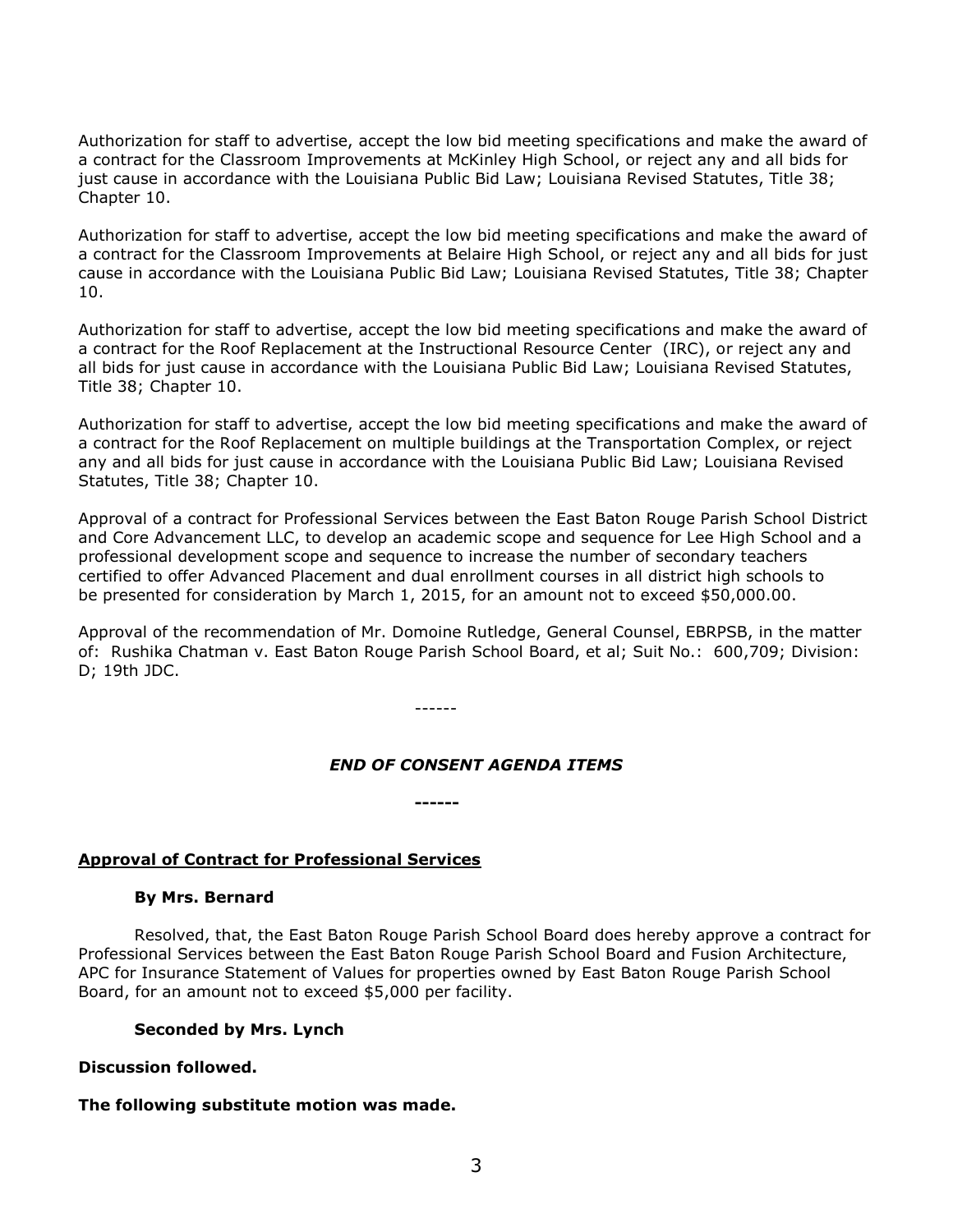#### **By Ms. Lee**

Resolved, that, the East Baton Rouge Parish School Board does hereby approve to defer approval of a contract for Professional Services between the East Baton Rouge Parish School Board and Fusion Architecture, APC for Insurance Statement of Values for properties owned by East Baton Rouge Parish School Board, for an amount not to exceed \$5,000 per facility until the December 19, 2014 Regular School Board meeting. The Board also requests additional information concerning the financial impact to the General Fund Budget.

#### **Seconded by Dr. Nelson-Smith**

**The vote on the substitute motion was as follows:**

| <b>Yeas: (6)</b> | Mr. Arbour, Ms. Lee, Mrs. Lynch, Dr. Nelson-Smith, Vice-<br><b>President Smith, and Ms. Ware-Jackson</b> |
|------------------|----------------------------------------------------------------------------------------------------------|
| <b>Nays: (4)</b> | Mrs. Bernard, Ms. Dyason, Mrs. Freiberg, and President Tatman                                            |
| Abstained: (0)   | <b>None</b>                                                                                              |
| Absent: (1)      | Mr. Freeman                                                                                              |
|                  |                                                                                                          |

**The substitute motion was declared adopted.**

**------**

### **Approval of School Board Policies**

#### **By Mrs. Bernard**

Resolved, that, the East Baton Rouge Parish School Board does hereby approve the following School Board policy revisions and related matters: Term of Office (ABCC); School Board Meeting Rules of Procedure (BCB); Notification of School Board Meetings (BCBA); Minutes of Board Meetings (BCBG); Executive Sessions (BCBK); Substitute Personnel (BGRJ); Curriculum (ID); Instructional Materials (IFA); School Admission (JBC); and Employee Discipline (GBK), as amended.

### **Seconded by Mrs. Freiberg**

**Unanimously adopted by a vote of the members present. (Mr. Freeman was absent.)**

#### **Approval to Defer Staff to Advertise, Accept Low Bid and Make Award of Contract**

------

#### **By Mrs. Freiberg**

Resolved, that, the East Baton Rouge Parish School Board does hereby approve to defer approval for staff to advertise, accept the low bid meeting specifications, and make the award of a contract for the classroom improvements at Riveroaks Elementary School and Wedgewood Elementary School, or reject any and all bids for just cause in accordance with the Louisiana Public Bid Law; Louisiana Revised Statutes; Title 38; Chapter 10 to the December 4, 2014 Committee of